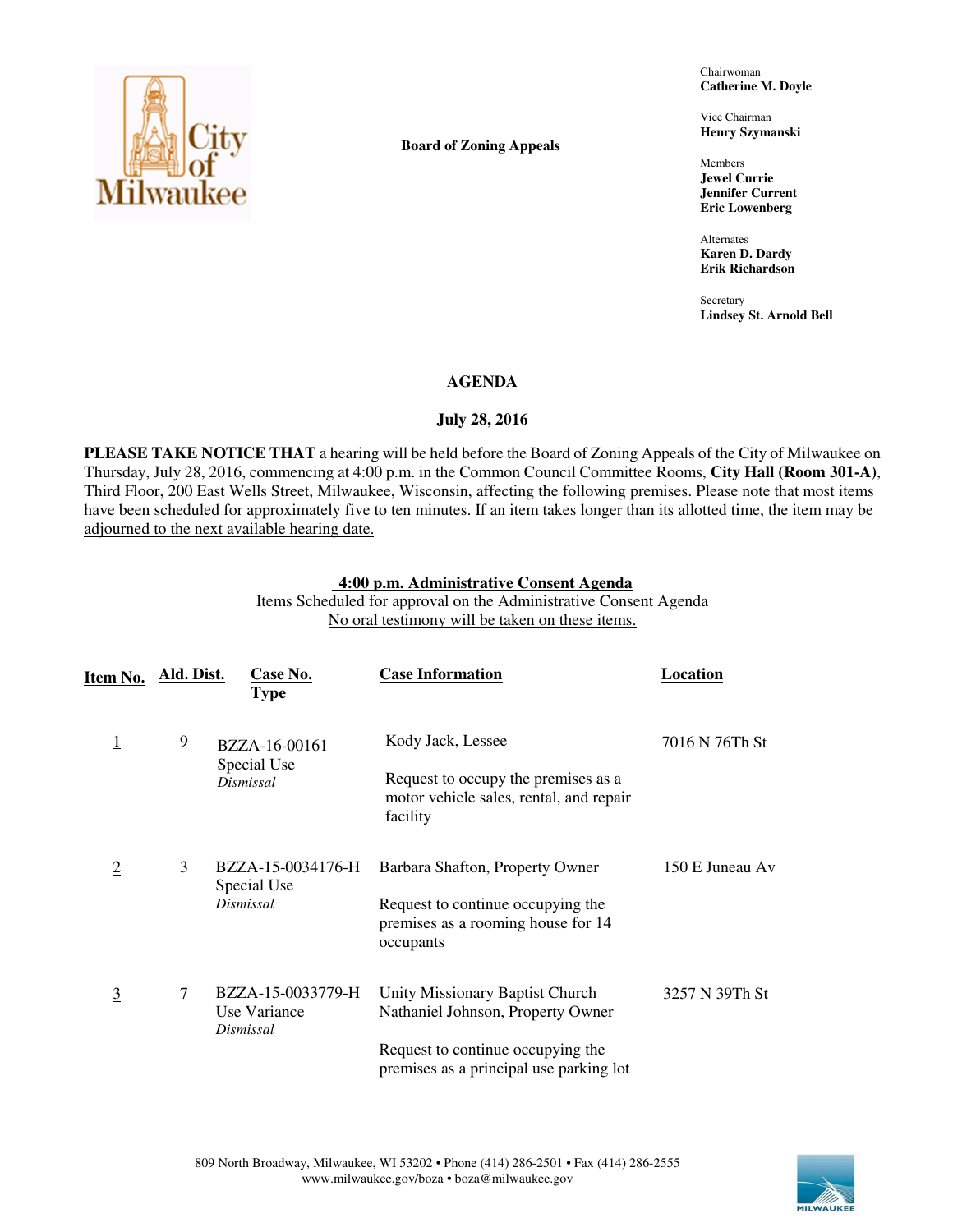| <u>Item No.</u> | Ald. Dist. | <b>Case No.</b><br><u>Type</u>            | <b>Case Information</b>                                                                                                                                                            | Location          |
|-----------------|------------|-------------------------------------------|------------------------------------------------------------------------------------------------------------------------------------------------------------------------------------|-------------------|
|                 |            |                                           | 4:00 p.m. Administrative Consent Agenda (Continued)<br><u>Items Scheduled for approval on the Administrative Consent Agenda</u><br>No oral testimony will be taken on these items. |                   |
| 4               | 2          | BZCM-16-00006<br>Extension of Time        | Justice Auto LLC, Lessee<br>Request for an extension of time to<br>comply with the conditions of case<br>#33687                                                                    | 6027 W Villard Av |
| $\overline{5}$  | 12         | BZCM-16-00005<br><b>Extension of Time</b> | JV Home Improvement LLC, Property<br>Owner<br>Request for an extension of time to<br>comply with the conditions of case<br>#33709                                                  | 1901 S Winona     |

 **4:00 p.m. Consent Agenda** 

Items Scheduled for approval on the Consent Agenda No oral testimony will be taken on these items.

| <u>6</u> | 2 | BZZA-16-00282<br>Special Use | Ukeea Banks, Lessee                                                                                                                                                                                                                                                                    | 6523 W Fond Du Lac Av |
|----------|---|------------------------------|----------------------------------------------------------------------------------------------------------------------------------------------------------------------------------------------------------------------------------------------------------------------------------------|-----------------------|
|          |   |                              | Request to increase the hours of<br>operation from $6:00$ a.m. $-11:30$ p.m. to<br>6:00 a.m. - midnight and to continue<br>occupying the premises as a day care<br>center for 50 children per shift infant - 12<br>years of age, operating Monday - Friday<br>(this is a new operator) |                       |
|          | 2 | BZZA-16-00178<br>Special Use | Eddie Cobbs, Lessee                                                                                                                                                                                                                                                                    | 6416 W Capitol Dr     |
|          |   |                              | Request to occupy a portion of the<br>premises as a religious assembly hall                                                                                                                                                                                                            |                       |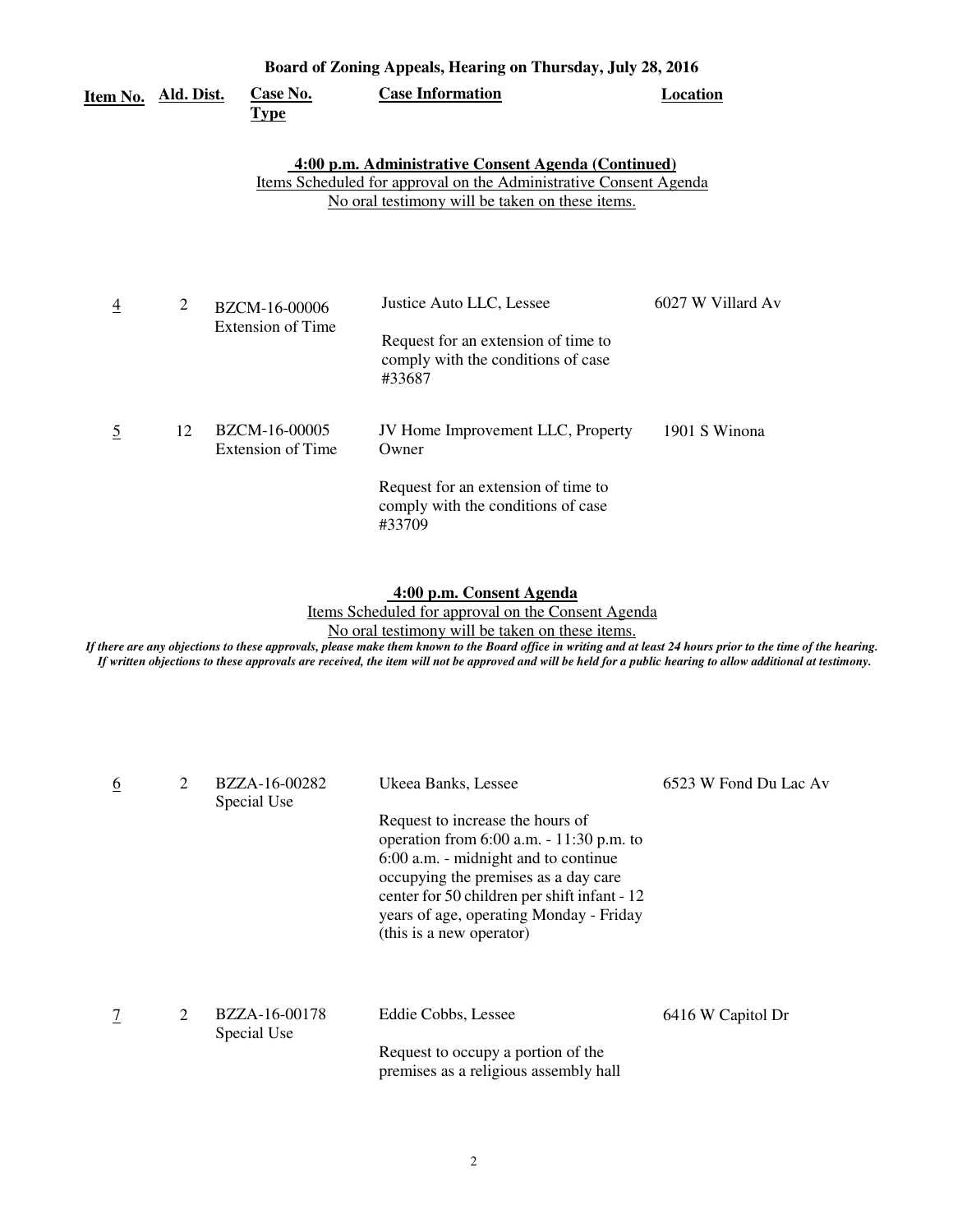| Board of Zoning Appeals, Hearing on Thursday, July 28, 2016 |  |
|-------------------------------------------------------------|--|
|-------------------------------------------------------------|--|

**Type** 

**Case No.** Case Information **Case Case Information** 

 **4:00 p.m. Consent Agenda (Continued)** 

Items Scheduled for approval on the Consent Agenda

No oral testimony will be taken on these items.

| 8              | $\overline{2}$ | BZZA-16-00123<br>Special Use | The Lord's Way International, Lessee<br>Request to occupy a portion of the<br>premises as a religious assembly hall                      | 6132 W Fond Du Lac Av |
|----------------|----------------|------------------------------|------------------------------------------------------------------------------------------------------------------------------------------|-----------------------|
| $\overline{9}$ | $\overline{4}$ | BZZA-16-00264<br>Special Use | The Lynde and Harry Bradley<br>Foundation, Inc., Lessee<br>Request to occupy a portion of the<br>premises as a principal use parking lot | 1060 E Juneau Av      |
| 10             | $\overline{4}$ | BZZA-16-00263<br>Special Use | The Lynde and Harry Bradley<br>Foundation, Inc., Lessee<br>Request to occupy a portion of the<br>premises as a principal use parking lot | 1048 E Juneau Av      |
| <u> 11</u>     | $\overline{4}$ | BZZA-16-00262<br>Special Use | The Lynde and Harry Bradley<br>Foundation, Inc., Lessee<br>Request to construct a principal use<br>parking lot                           | 1123 E Knapp St       |
| <u>12</u>      | 4              | BZZA-16-00275<br>Special Use | Monica DePalma, Property Owner<br>Request to continue occupying the<br>premises as a tavern                                              | 1226 N Astor St       |
| 13             | 4              | BZZA-16-00251<br>Special Use | Bryant & Stratton College, Lessee<br>Request to continue occupying a portion<br>of the premises as a college                             | 310 W Wisconsin Av    |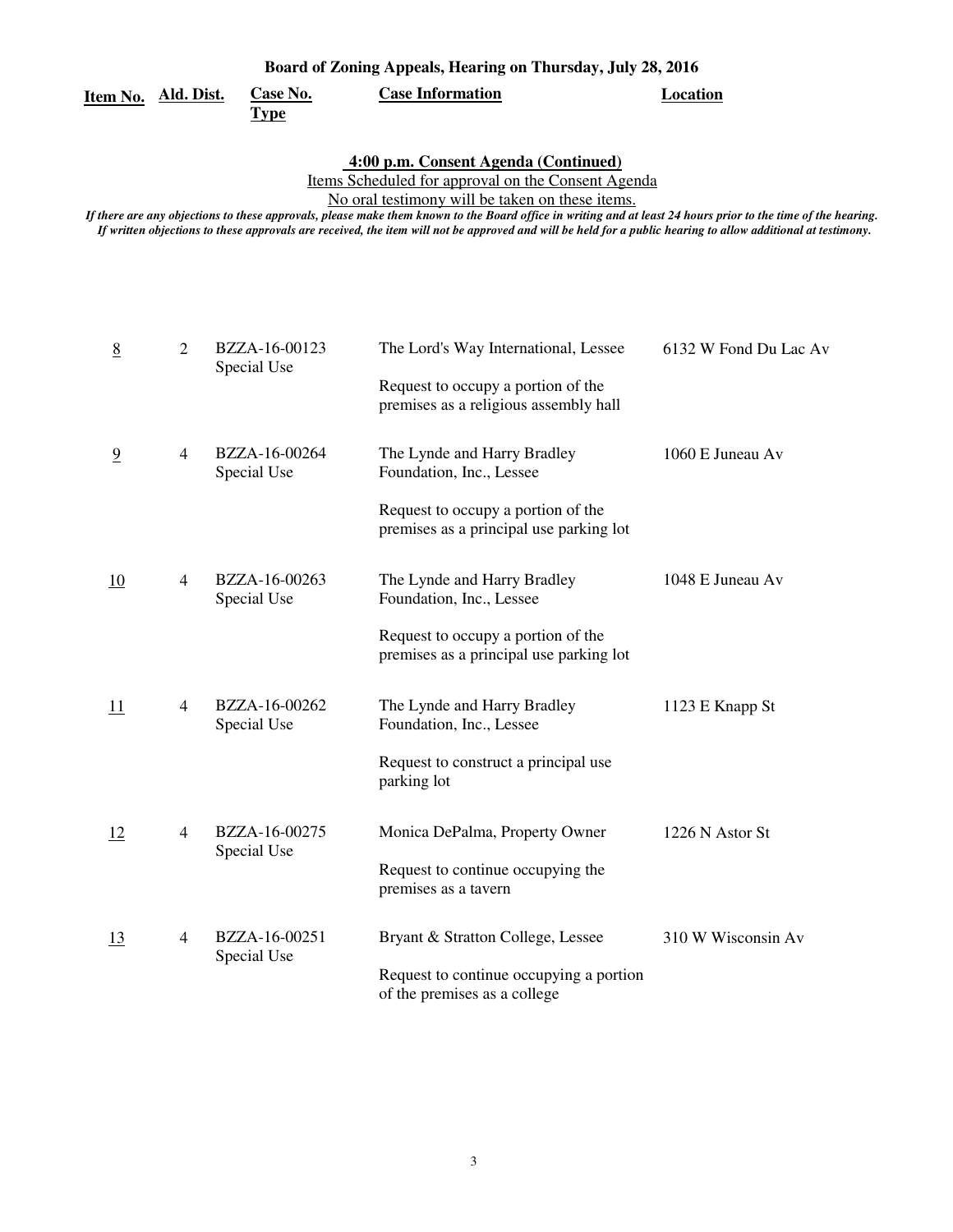| Board of Zoning Appeals, Hearing on Thursday, July 28, 2016 |                         |                         |          |  |  |
|-------------------------------------------------------------|-------------------------|-------------------------|----------|--|--|
| Item No. Ald. Dist.                                         | <b>Case No.</b><br>Type | <b>Case Information</b> | Location |  |  |

 **4:00 p.m. Consent Agenda (Continued)** 

Items Scheduled for approval on the Consent Agenda

No oral testimony will be taken on these items.

| $\overline{14}$ | $\overline{4}$ | BZZA-16-00288<br>Dimensional Variance | Cedar Square, LLC, Property Owner<br>Request to construct a multi-family<br>dwelling that does not meet the<br>minimum required rear setback or the<br>minimum required lot area per dwelling<br>unit | 830 N 15Th St      |
|-----------------|----------------|---------------------------------------|-------------------------------------------------------------------------------------------------------------------------------------------------------------------------------------------------------|--------------------|
| 15              | 5              | BZZA-16-00272<br>Special Use          | Acelero Learning Milwaukee County,<br>Lessee<br>Request to continue occupying the<br>premises as an elementary school for<br>178 students K3 - K5, operating<br>Monday - Friday 7:00 a.m. - 6:00 p.m. | 7833 W Capitol Dr  |
| 16              | 5              | BZZA-16-00244<br>Special Use          | Discount Auto Sales, Lessee<br>Request to continue occupying the<br>premises as a motor vehicle sales and<br>repair facility                                                                          | 7808 W Congress St |
| 17              | 6              | BZZA-16-00266<br>Special Use          | Robert Boston, Lessee<br>Request to continue occupying the<br>premises as a general retail<br>establishment (this is a new operator)                                                                  | 3251 N 9Th St      |
| <u>18</u>       | 6              | BZZA-16-00265<br>Special Use          | Eric Schafer, Lessee<br>Request to occupy a portion of the<br>premises as a personal instruction school                                                                                               | 811 E Vienna Av    |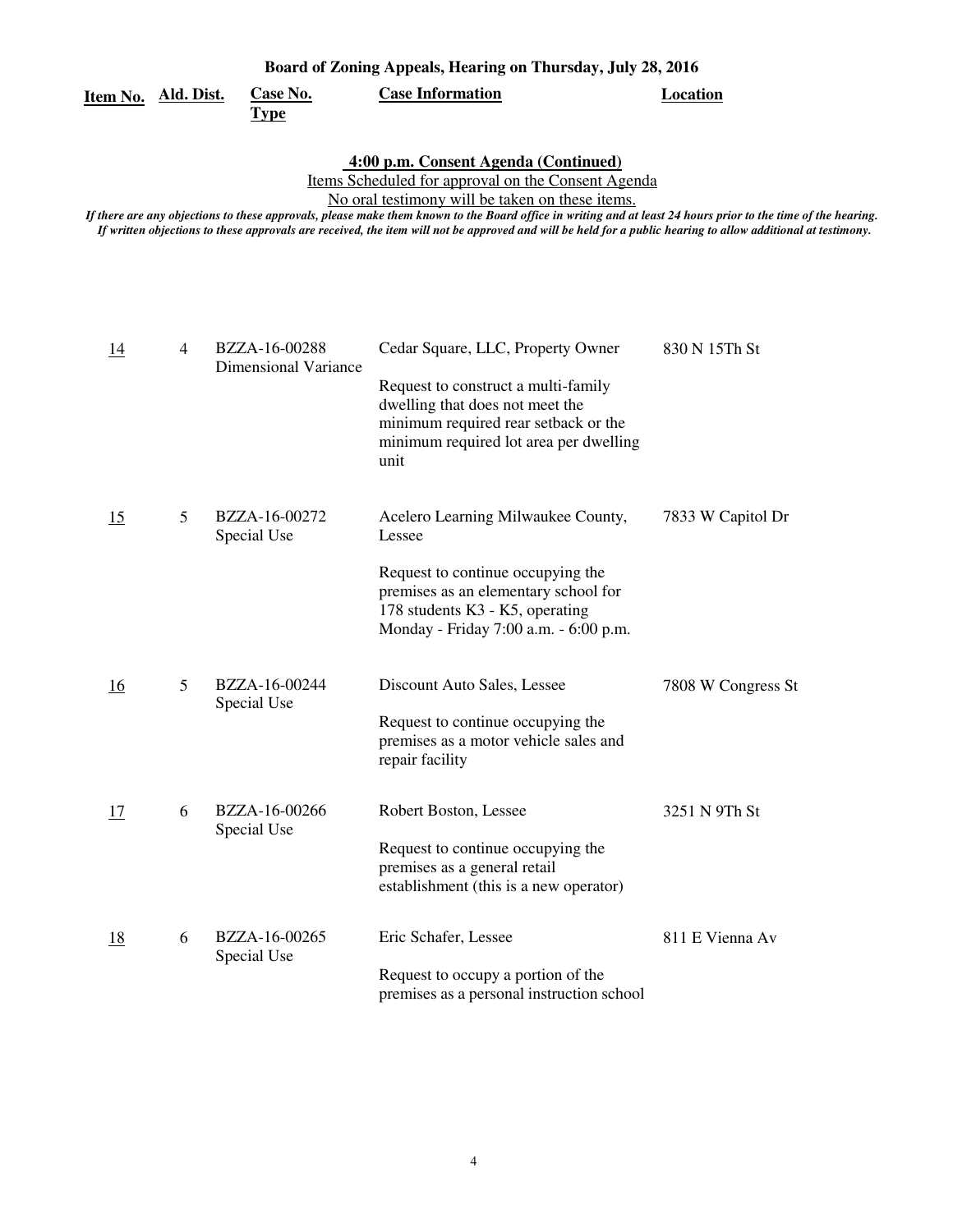| Board of Zoning Appeals, Hearing on Thursday, July 28, 2016 |   |                               |                                                                                                                                                                                                                                                                                                                                                                                                                                                                                |                       |  |
|-------------------------------------------------------------|---|-------------------------------|--------------------------------------------------------------------------------------------------------------------------------------------------------------------------------------------------------------------------------------------------------------------------------------------------------------------------------------------------------------------------------------------------------------------------------------------------------------------------------|-----------------------|--|
| Item No. Ald. Dist.                                         |   | Case No.<br><b>Type</b>       | <b>Case Information</b>                                                                                                                                                                                                                                                                                                                                                                                                                                                        | <b>Location</b>       |  |
|                                                             |   |                               | 4:00 p.m. Consent Agenda (Continued)<br>Items Scheduled for approval on the Consent Agenda<br>No oral testimony will be taken on these items.<br>If there are any objections to these approvals, please make them known to the Board office in writing and at least 24 hours prior to the time of the hearing.<br>If written objections to these approvals are received, the item will not be approved and will be held for a public hearing to allow additional at testimony. |                       |  |
| 19                                                          | 6 | BZZA-16-00210<br>Special Use  | Henry and Larissa Sharkey, Property<br>Owner<br>Request to continue occupying the<br>premises as a day care center for 30<br>children per shift infant - 12 years of age,<br>operating 24 hours Monday - Friday and<br>8:00 a.m. - 2:00 p.m. Saturday.                                                                                                                                                                                                                         | 2301 W Capitol Dr     |  |
| $\overline{20}$                                             | 6 | BZZA-16-00199<br>Use Variance | Glori Weinman, Property Owner<br>Request to continue occupying the<br>premises as a second-hand sales facility                                                                                                                                                                                                                                                                                                                                                                 | 100 W Center St       |  |
| <u>21</u>                                                   | 6 | BZZA-16-00190<br>Special Use  | Gregory Grice, Lessee<br>Request to continue occupying the<br>premises as a motor vehicle repair<br>facility                                                                                                                                                                                                                                                                                                                                                                   | 102 W North Av        |  |
| <u>22</u>                                                   | 7 | BZZA-16-00169<br>Use Variance | Phyllis Sterling, Property Owner<br>Request to continue occupying the<br>premises as a day care center for 18<br>children per shift infant - 13 years of age,<br>operating Monday - Friday 6:00<br>a.m. - midnight                                                                                                                                                                                                                                                             | 4678 N 40Th St        |  |
| $\overline{23}$                                             | 8 | BZZA-16-00284<br>Special Use  | Iglesia De Restauracion Jehova Shamma<br>Dios Esta ahi, LLC, Lessee<br>Request to occupy a portion of the<br>premises as a religious assembly hall                                                                                                                                                                                                                                                                                                                             | 2808 W Forest Home Av |  |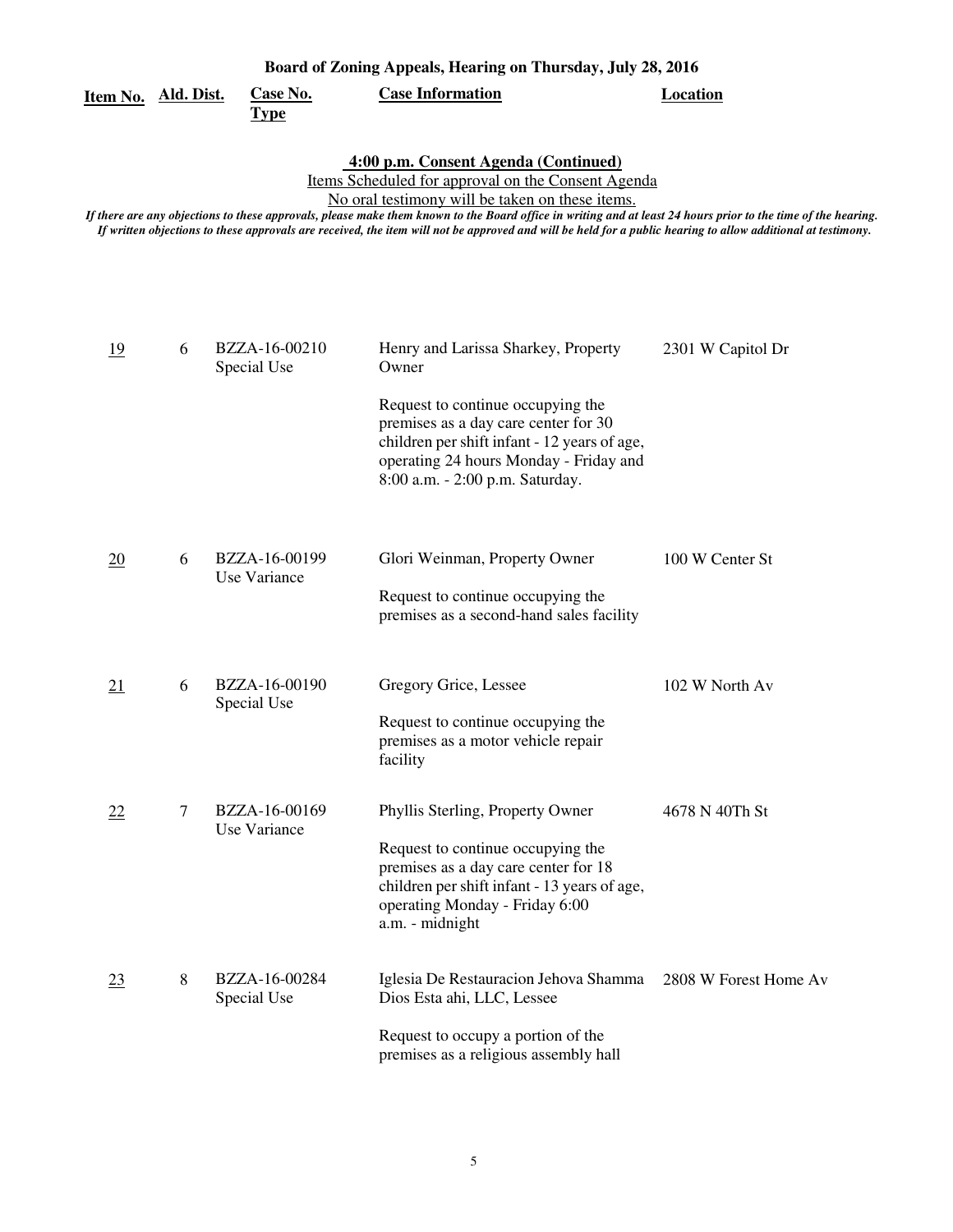# **Item No. Ald. Dist.**

**Type** 

**Case No.** Case Information **Case Information** 

 **4:00 p.m. Consent Agenda (Continued)** 

Items Scheduled for approval on the Consent Agenda

No oral testimony will be taken on these items.

| $\underline{24}$ | 8  | BZZA-16-00257<br>Special Use  | Trinidad Martin, Property Owner                                                                               | 3715 W National Av   |
|------------------|----|-------------------------------|---------------------------------------------------------------------------------------------------------------|----------------------|
|                  |    |                               | Request to continue occupying the<br>premises as a motor vehicle body shop<br>and outdoor storage facility    |                      |
| 25               | 8  | BZZA-16-00109<br>Special Use  | South Ave Foods Inc., Lessee                                                                                  | 2108 S 25Th St 2     |
|                  |    |                               | Request to continue occupying the<br>premises as a general retail<br>establishment (this is a new operator)   |                      |
| $\overline{26}$  | 9  | BZZA-16-00249<br>Special Use  | Refaat Manassra, Lessee                                                                                       | 9008 W Brown Deer Rd |
|                  |    |                               | Request to continue occupying the<br>premises as a fast-food/carry-out<br>restaurant (this is a new operator) |                      |
| 27               | 10 | BZZA-16-00281<br>Special Use  | Invisible Reality Ministries, Property<br>Owner                                                               | 5324 W Center St     |
|                  |    |                               | Request to occupy the premises as a<br>religious assembly hall                                                |                      |
| $\overline{28}$  | 10 | BZZA-16-00273<br>Special Use  | O'Connor Petroleum Company, Property<br>Owner                                                                 | 607 S 70Th St        |
|                  |    |                               | Request to continue occupying the<br>premises as a motor vehicle filling<br>station                           |                      |
| $\overline{29}$  | 12 | BZZA-16-00256<br>Use Variance | Gonzalez Bros LLC, Property Owner                                                                             | 1314 W Grant St      |
|                  |    |                               | Request to continue occupying the<br>premises as a motor vehicle sales facility                               |                      |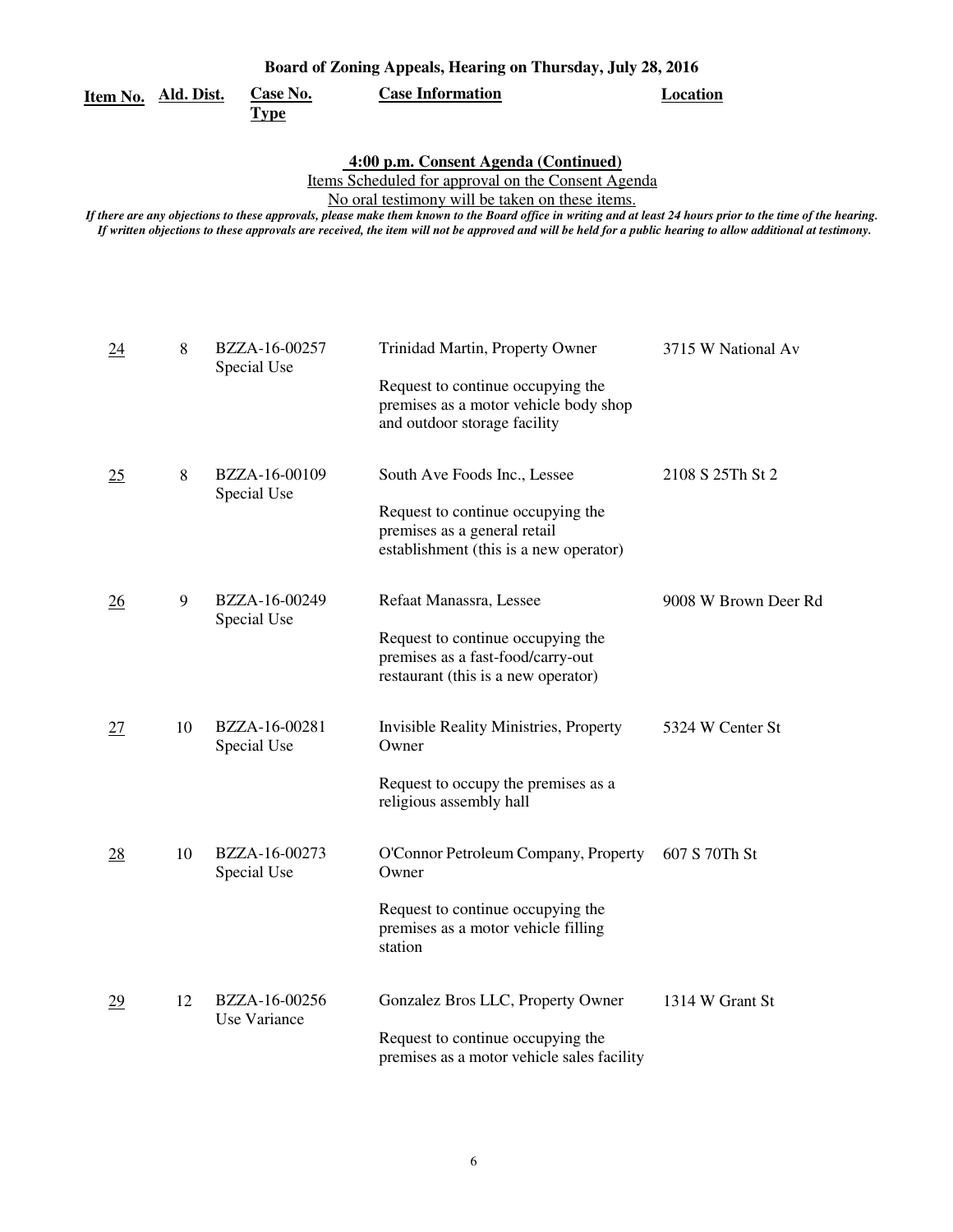|                     | Board of Zoning Appeals, Hearing on Thursday, July 28, 2016 |                         |          |
|---------------------|-------------------------------------------------------------|-------------------------|----------|
| Item No. Ald. Dist. | <b>Case No.</b>                                             | <b>Case Information</b> | Location |

**Type** 

 **4:00 p.m. Consent Agenda (Continued)** 

Items Scheduled for approval on the Consent Agenda

No oral testimony will be taken on these items.

| $\frac{30}{5}$ | 12 | BZZA-16-00221<br>Special Use                 | Juan Garcia, Lessee                                                                                                                                                                                                                                   | 1308 S Cesar E Chavez Dr |
|----------------|----|----------------------------------------------|-------------------------------------------------------------------------------------------------------------------------------------------------------------------------------------------------------------------------------------------------------|--------------------------|
|                |    |                                              | Request to occupy a portion of the<br>premises as a religious assembly hall                                                                                                                                                                           |                          |
| 31             | 12 | BZZA-16-00185<br>Special Use                 | Nara Colton, Property Owner<br>Request to increase the number of<br>children per shift from 68 to 93<br>infant - 12 years of age, and to continue<br>occupying the premises as a day care<br>center operating Monday - Friday 5:30<br>a.m. - midnight | 1436 W Mitchell St       |
| 32             | 14 | BZZA-16-00197<br>Special Use                 | Maria Soto, Property Owner<br>Request to occupy a portion of the<br>premises as a general retail<br>establishment                                                                                                                                     | 2480 S 6Th St            |
| <u>33</u>      | 14 | BZZA-16-00269<br><b>Dimensional Variance</b> | Milwaukee Public Schools, Property<br>Owner<br>Request to erect two wall signs that<br>exceed the maximum number allowed<br>(allowed 1 / proposed 3)                                                                                                  | 3239 S Pennsylvania Av   |
| $\frac{34}{5}$ | 15 | BZZA-16-00274<br>Special Use                 | Walnut Way Conservation Corps,<br>Prospective Buyer<br>Request to occupy the premises as a<br>principal use parking lot                                                                                                                               | 2242 N 16Th St           |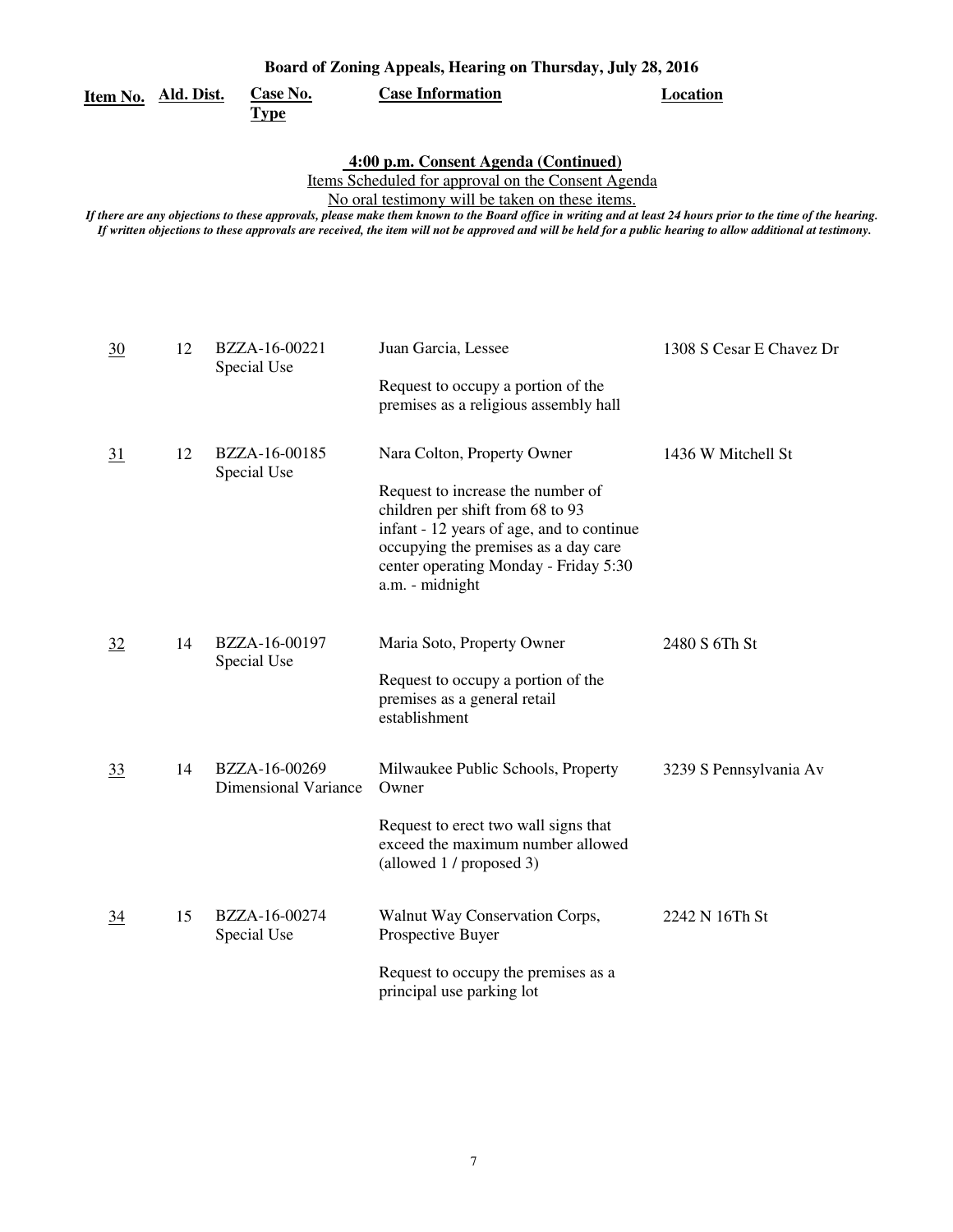| <u>Item No. Ald. Dist.</u> |    | <b>Case No.</b><br><u>Type</u> | <b>Case Information</b>                                                                                                                                                                                                                                                                                                                                                                                                                                                        | <b>Location</b>    |
|----------------------------|----|--------------------------------|--------------------------------------------------------------------------------------------------------------------------------------------------------------------------------------------------------------------------------------------------------------------------------------------------------------------------------------------------------------------------------------------------------------------------------------------------------------------------------|--------------------|
|                            |    |                                | 4:00 p.m. Consent Agenda (Continued)<br>Items Scheduled for approval on the Consent Agenda<br>No oral testimony will be taken on these items.<br>If there are any objections to these approvals, please make them known to the Board office in writing and at least 24 hours prior to the time of the hearing.<br>If written objections to these approvals are received, the item will not be approved and will be held for a public hearing to allow additional at testimony. |                    |
| 35                         | 15 | BZZA-16-00260<br>Special Use   | Always Towing & Recovery, Inc.,<br>Lessee<br>Request to continue occupying the<br>premises as a motor vehicle repair<br>facility                                                                                                                                                                                                                                                                                                                                               | 3700 W Wells St    |
| $\frac{36}{5}$             | 15 | BZZA-16-00254<br>Special Use   | Larry Shaw, Lessee<br>Request to continue occupying the<br>premises as a day care center for 45<br>children per shift infant - 12 years of age,<br>operating Monday - Friday 6:00 a.m.<br>through midnight                                                                                                                                                                                                                                                                     | 2809 N Teutonia Av |
| $\frac{37}{2}$             | 15 | BZZA-16-00241<br>Special Use   | Academy of Excellence, Lessee<br>Request to continue occupying the<br>premises as an elementary and<br>secondary school for 500 students grades<br>K4 - 12, operating Monday - Friday 7:00<br>a.m. - 5:00 p.m.                                                                                                                                                                                                                                                                 | 3814 W North Av    |
| <u>38</u>                  | 15 | BZZA-16-00168<br>Special Use   | Earnest Stewart, Property Owner<br>Request to occupy a portion of the<br>premises as a general retail<br>establishment                                                                                                                                                                                                                                                                                                                                                         | 2127 W Clarke St   |

8

**Board of Zoning Appeals, Hearing on Thursday, July 28, 2016**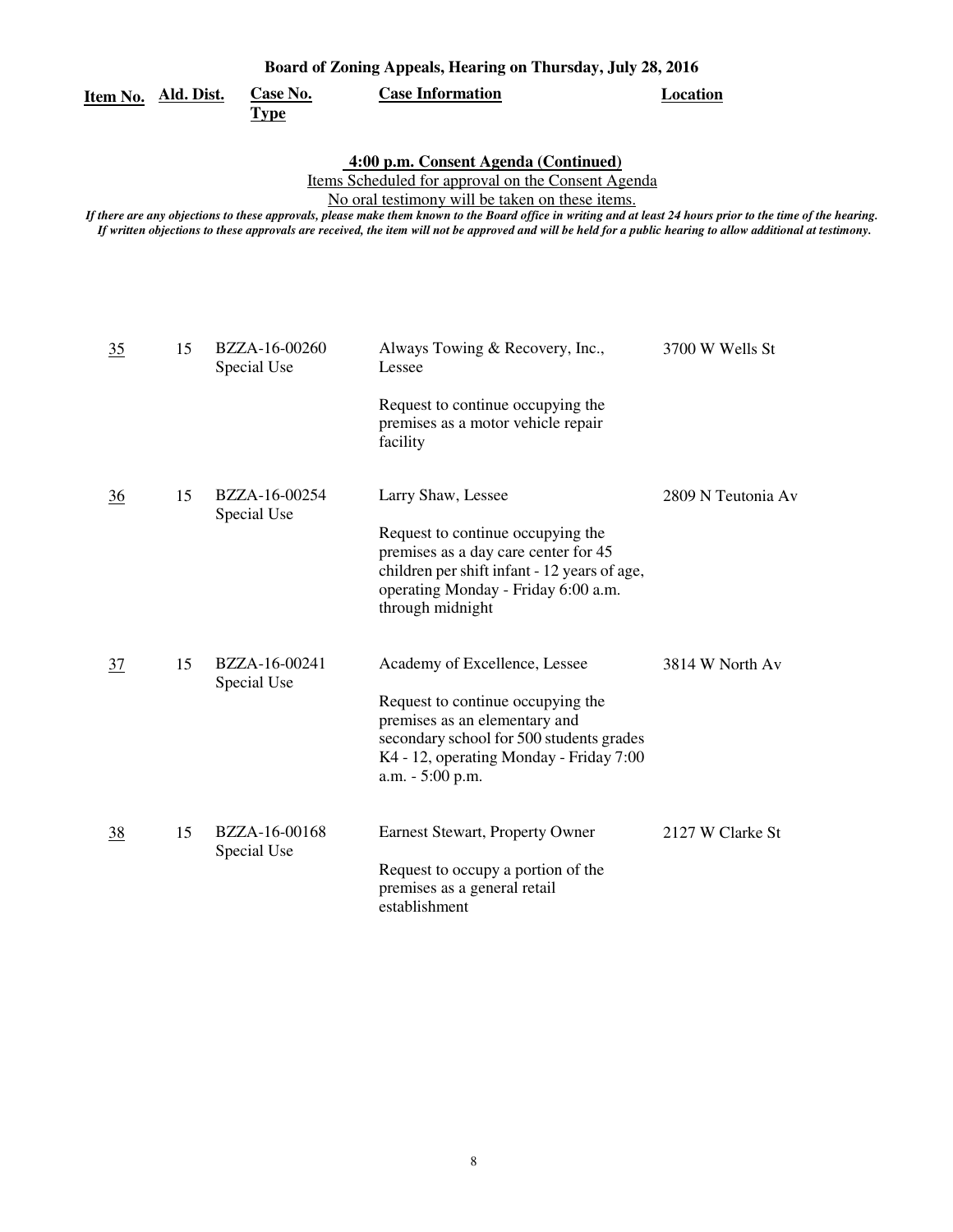| Item No.       | Ald. Dist. | Case No.<br><b>Type</b>      | <b>Case Information</b>                                                                                                                                                                          | Location           |
|----------------|------------|------------------------------|--------------------------------------------------------------------------------------------------------------------------------------------------------------------------------------------------|--------------------|
|                |            |                              | 4:00 p.m. Administrative Review<br>Items Scheduled for consideration and action by the Board in Administrative Review<br>No oral testimony will be taken on these items.                         |                    |
| $\frac{39}{2}$ | 15         | BZZA-16-00121<br>Special Use | Advanced Waste Services, Inc., Lessee<br>Request to continue occupying a portion<br>of the premises as a heavy motor vehicle<br>outdoor storage facility (this is a<br>rehearing of case #34105) | 4212 W Highland B1 |

### **Board of Zoning Appeals, Hearing on Thursday, July 28, 2016**

#### **4:30 p.m. Public Hearings**

Please note that each item scheduled for a public hearing has been scheduled for approximately five to ten minutes. If an item takes longer than its allotted time, the item may be adjourned to the next available hearing date.

| <u>40</u> | $\overline{2}$ | BZZA-16-00198<br>Special Use | Chakoia Morehouse-Hardin, Lessee                                                                                                                                | 5865 N 75Th St     |
|-----------|----------------|------------------------------|-----------------------------------------------------------------------------------------------------------------------------------------------------------------|--------------------|
|           |                |                              | Request to occupy a portion of the<br>premises as a 24 hour day care center for<br>50 children per shift infant - 12 years of<br>age, operating Monday - Sunday |                    |
| <u>41</u> | 6              | BZZA-16-00247                | Right Step, Inc., Prospective Buyer                                                                                                                             | 500 E Center St    |
|           |                | Special Use                  | Request to occupy the premises as an<br>elementary and secondary school for 140<br>students grades 5 - 12, operating<br>Monday - Friday 8:00 a.m. - 3:30 p.m.   |                    |
| 42        | 6              | BZZA-16-00228                | Robert Woods, Lessee                                                                                                                                            | 103 E Burleigh St  |
|           |                | Use Variance                 | Request to occupy the premises as a<br>motor vehicle sales and repair facility                                                                                  |                    |
| <u>43</u> | $\tau$         | BZZA-16-00233<br>Special Use | Paradigm Enrichment Services, LLC,<br>Lessee                                                                                                                    | 4222 W Capitol Dr  |
|           |                |                              | Request to occupy a portion of the<br>premises as a medical service facility                                                                                    |                    |
| 44        | 8              | BZZA-16-00166<br>Special Use | Jose Saldivar, Property Owner                                                                                                                                   | 3749 W National Av |
|           |                |                              | Request to occupy a portion of the<br>premises as a motor vehicle sales and<br>repair facility                                                                  |                    |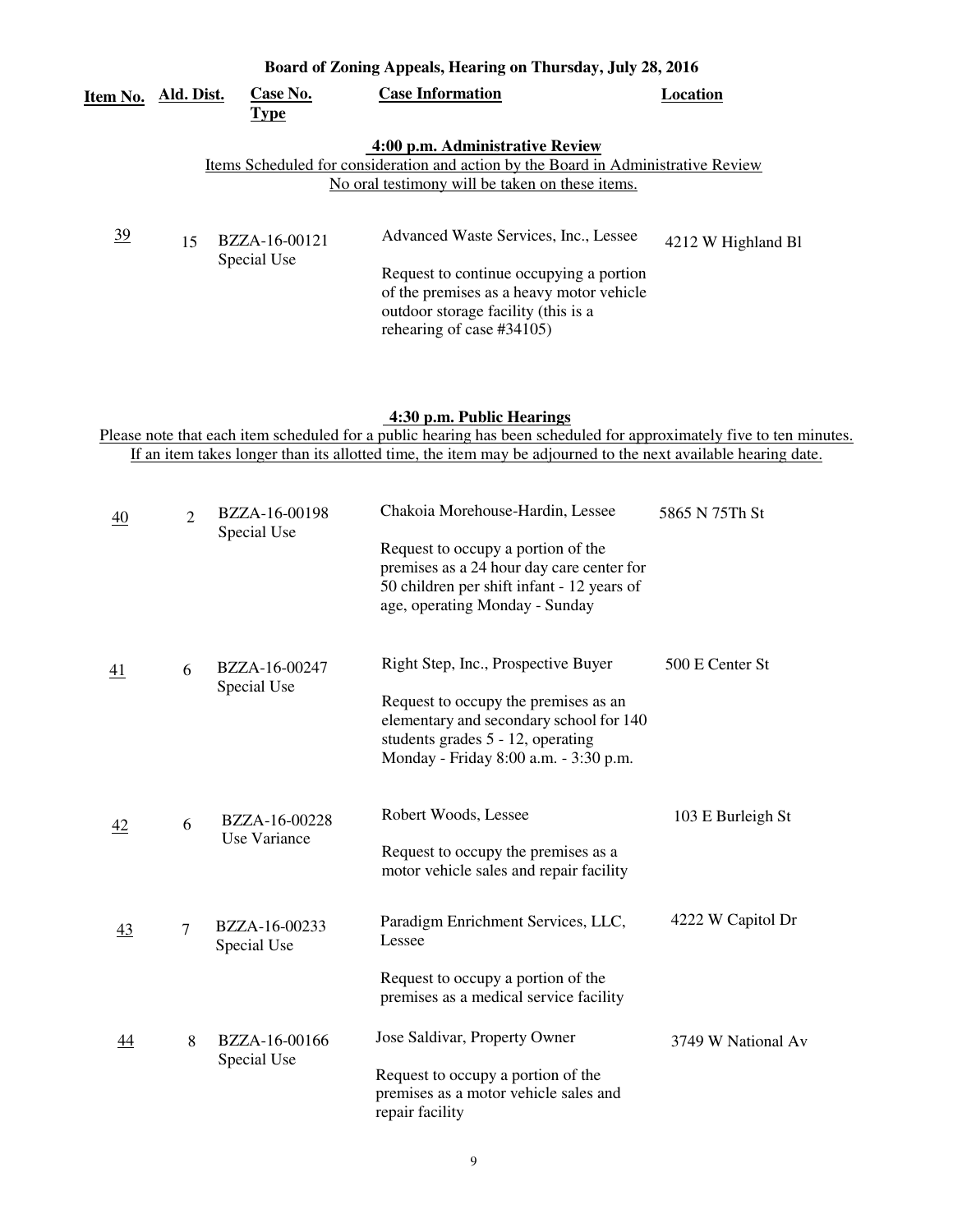| <u>Item No. Ald.Dist.</u>                                                                                                                                                                                                                                                     |    | <b>Case No.</b><br><b>Type</b>               | <b>Case Information</b>                                                                                                                                                                                                                                           | <b>Location</b>      |  |  |  |
|-------------------------------------------------------------------------------------------------------------------------------------------------------------------------------------------------------------------------------------------------------------------------------|----|----------------------------------------------|-------------------------------------------------------------------------------------------------------------------------------------------------------------------------------------------------------------------------------------------------------------------|----------------------|--|--|--|
| 4:30 p.m. Public Hearings (Continued)<br>Please note that each item scheduled for a public hearing has been scheduled for approximately five to ten minutes.<br>If an item takes longer than its allotted time, the item may be adjourned to the next available hearing date. |    |                                              |                                                                                                                                                                                                                                                                   |                      |  |  |  |
| 45                                                                                                                                                                                                                                                                            | 8  | BZZA-16-00148<br>Use Variance                | Logino Hernandez, Property Owner<br>Request to continue occupying the<br>premises as a motor vehicle repair<br>facility and body shop                                                                                                                             | 3910 W Orchard St    |  |  |  |
|                                                                                                                                                                                                                                                                               |    |                                              | 5:30 p.m. Public Hearings<br>Please note that each item scheduled for a public hearing has been scheduled for approximately five to ten minutes.<br>If an item takes longer than its allotted time, the item may be adjourned to the next available hearing date. |                      |  |  |  |
| <u>46</u>                                                                                                                                                                                                                                                                     | 8  | BZZA-16-00137<br>Special Use                 | Liberia Bell, Lessee<br>Request to occupy the premises as a day<br>care center for 15 children per shift<br>infant - 12 years of age, operating<br>Monday - Friday 5:45 a.m. - 11:30 p.m.<br>and Saturday 6:00 a.m. - 6:30 p.m.                                   | 2900 W Lapham St     |  |  |  |
| 47                                                                                                                                                                                                                                                                            | 8  | BZZA-16-00312<br>Special Use                 | Chrepohv Yachrechohn, Property<br>Owner<br>Request to occupy a portion of the<br>premises as a day care center for 50<br>children per shift infant - 13 years of age,<br>operating Monday - Friday 6:00<br>a.m. - midnight                                        | 2339 W Greenfield Av |  |  |  |
| <u>48</u>                                                                                                                                                                                                                                                                     | 10 | BZZA-16-00286<br><b>Dimensional Variance</b> | Signarama, Property Owner<br>Request to occupy the premises as a light<br>manufacturing facility that does not meet<br>the minimum elevation requirements in a<br>flood zone                                                                                      | 5061 W State St      |  |  |  |
| 49                                                                                                                                                                                                                                                                            | 10 | BZZA-16-00240<br><b>Use Variance</b>         | Clear Channel Outdoor, Lessee<br>Request to erect an off-premise sign                                                                                                                                                                                             | 9715 W Blue Mound Rd |  |  |  |

**Board of Zoning Appeals, Hearing on Thursday, July 28, 2016**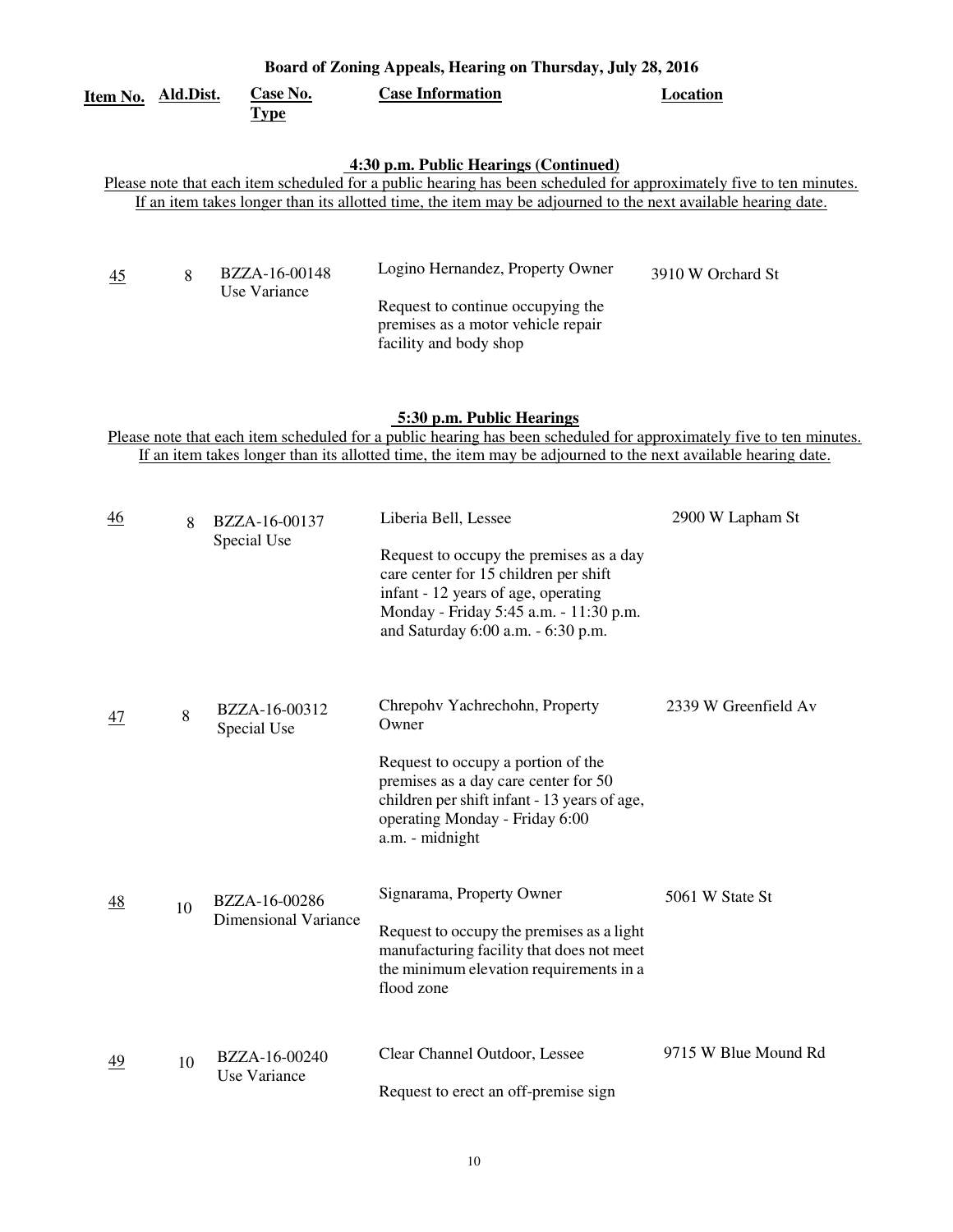| Board of Zoning Appeals, Hearing on Thursday, July 28, 2016                                                                                                                                                                                                                   |            |                                                       |                                                                                                                                                                                                                                                                                                                                       |                       |  |  |
|-------------------------------------------------------------------------------------------------------------------------------------------------------------------------------------------------------------------------------------------------------------------------------|------------|-------------------------------------------------------|---------------------------------------------------------------------------------------------------------------------------------------------------------------------------------------------------------------------------------------------------------------------------------------------------------------------------------------|-----------------------|--|--|
| Item No.                                                                                                                                                                                                                                                                      | Ald. Dist. | Case No.<br><u>Type</u>                               | <b>Case Information</b>                                                                                                                                                                                                                                                                                                               | Location              |  |  |
| 5:30 p.m. Public Hearings (Continued)<br>Please note that each item scheduled for a public hearing has been scheduled for approximately five to ten minutes.<br>If an item takes longer than its allotted time, the item may be adjourned to the next available hearing date. |            |                                                       |                                                                                                                                                                                                                                                                                                                                       |                       |  |  |
| $\underline{50}$                                                                                                                                                                                                                                                              | 10         | BZZA-16-00239<br>Use Variance                         | Clear Channel Outdoor, Lessee<br>Request to erect two off-premise signs                                                                                                                                                                                                                                                               | 10001 W Blue Mound Rd |  |  |
| 51                                                                                                                                                                                                                                                                            | 10         | BZZA-16-00083<br>Special Use                          | Joye Peterson, Property Owner<br>Request to occupy a portion of the<br>premises as a day care center for 30<br>children per shift infant - 12 years of age,<br>operating Monday - Friday 6:00<br>a.m. - 11:00 p.m. and Saturday 8:00<br>a.m. - 2:00 p.m.                                                                              | 7127 W Lisbon Av      |  |  |
| <u>52</u>                                                                                                                                                                                                                                                                     | 11         | BZZA-16-00285<br>Dimensional Variance,<br>Special Use | North Shore Bank, Property Owner<br>Request to raze the existing structure and<br>construct a bank with a drive-through<br>facility that does not meet the minimum<br>required glazing or queue length and to<br>erect three wall sign signs attached to a<br>glazed surface and a wall sign that<br>exceeds the maximum allowed area | 4230 W Oklahoma Av    |  |  |

### **6:30 p.m. Public Hearings**

Please note that each item scheduled for a public hearing has been scheduled for approximately five to ten minutes. If an item takes longer than its allotted time, the item may be adjourned to the next available hearing date.

| 53 | 11              | BZZA-16-00255<br>Dimensional Variance | 3928 LLC, Property Owner<br>Request to construct a building that<br>exceeds the maximum allowed front<br>setback (allowed 70 ft. / proposed 85 ft.) | 3928 S 76Th St |
|----|-----------------|---------------------------------------|-----------------------------------------------------------------------------------------------------------------------------------------------------|----------------|
| 54 | 12 <sup>2</sup> | BZZA-16-00250                         | Mojo Dojo Comedy LLC, Lessee                                                                                                                        | 1501 S 3Rd St  |
|    |                 | Special Use                           | Request to occupy the premises as a<br>tavern                                                                                                       |                |